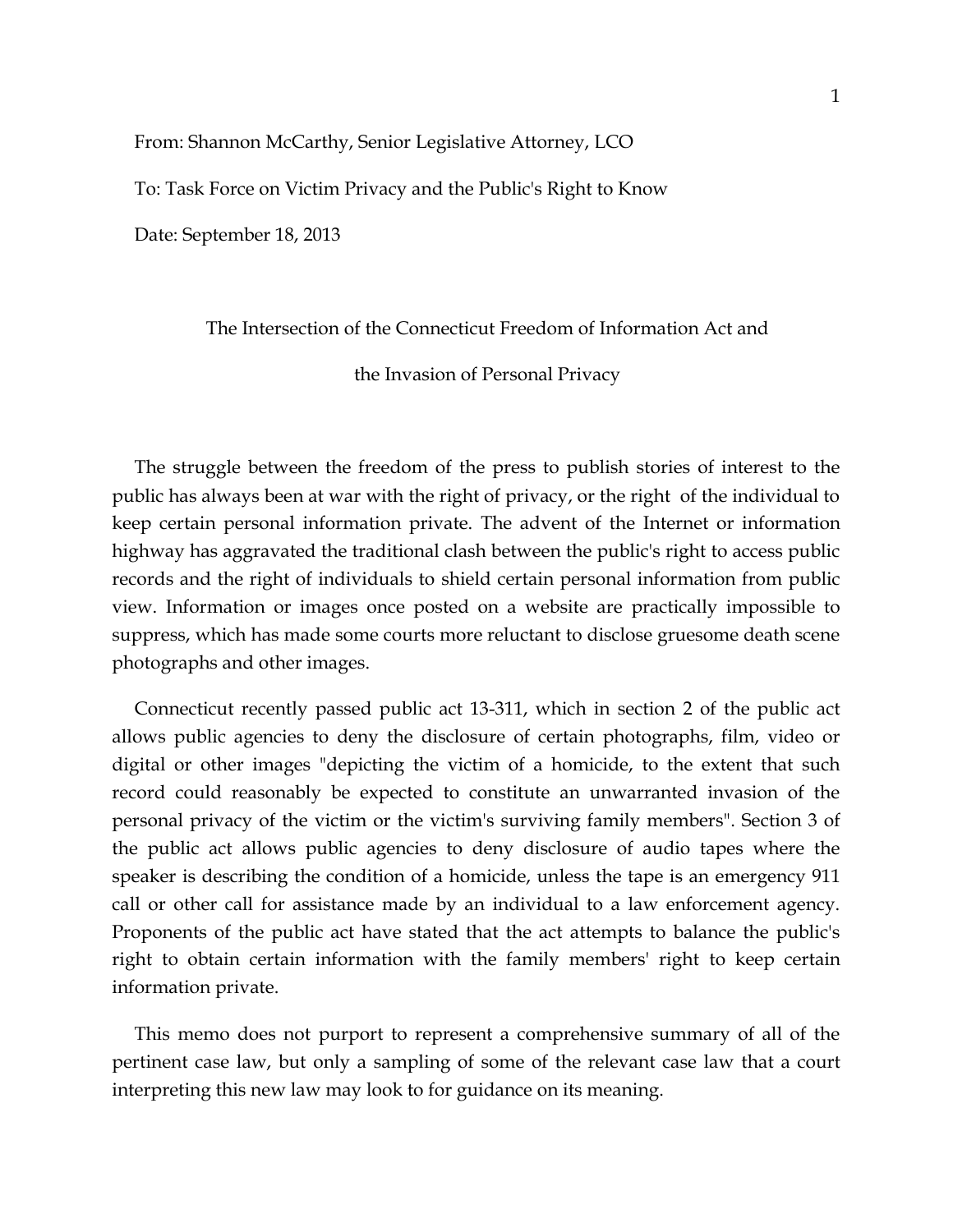The concept of privacy is not a new one. Beginning in the early 20th century, courts began to recognize the invasion of privacy tort. There are four different categories of the cause of action for invasion of privacy: (1) unreasonable intrusion upon the seclusion of another, (2) appropriation of another's name or likeness, (3) unreasonable publicity given to another's private life, and (4) publicity that unreasonably places the other in a false light before the public. (Restatement Second Torts cited in *Goodrich v. Waterbury Republican American,* 188 Conn. 107, 127-128 (1982)). Connecticut did not recognize the tort of invasion of privacy until 1959, with the case *Korn v. Rennison,* 21 Conn. Supp. 400 (1959), which concerned the use of a photograph without the plaintiff's consent for advertising purposes. *Korn* was a superior court case and the Connecticut Supreme Court first recognized the cause of action for invasion of privacy in 1982 in the case of *Goodrich, supra*, which involved a libel action against a newspaper regarding certain statements made by a developer. *Id.*

Regarding autopsy reports, Connecticut had a fairly long history of making autopsy reports public. The office of Coroner was established in 1883 by a public act which required the Coroner to keep records but was silent on who could have access to the records. 1883 Public Acts of Conn., Ch. 118, An Act Concerning Coroners. In *Daly v. Dimmock,* 55 Conn. 579 (1888), a man indicted for murder in a death investigated by the coroner's office brought a writ of mandamus for access to the coroner's records. The court held that since the statute was silent, it would interpret that to mean that there was no restriction and that anyone could see the records. In 1935, the legislature validated the court finding and amended the statute to state that all coroner's records "shall be public records and open to inspection at all reasonable times". Supp. to Conn. Gen. Stat. Jan. Sess. 1935, Ch. 14, section 48c. This was the case until 1970, when the legislature created the Office of Medicolegal Investigations (later known as the Office of the Medical Examiner) and deleted reference to autopsy reports so that such reports were no longer public records. 1969 Conn. Pub. Acts. No. 69-699, sec. 40.

The issue of how autopsy records are treated under the Freedom of Information Act was resolved in *Galvin v. FOIC,* 201 Conn 448 (1986). *Galvin* held that autopsy records are not public records under the Freedom of Information Act, that there is not unconditional access to them and that the agency needs to follow the process for conditional disclosure as set forth in the applicable statute, section 19a-411 of the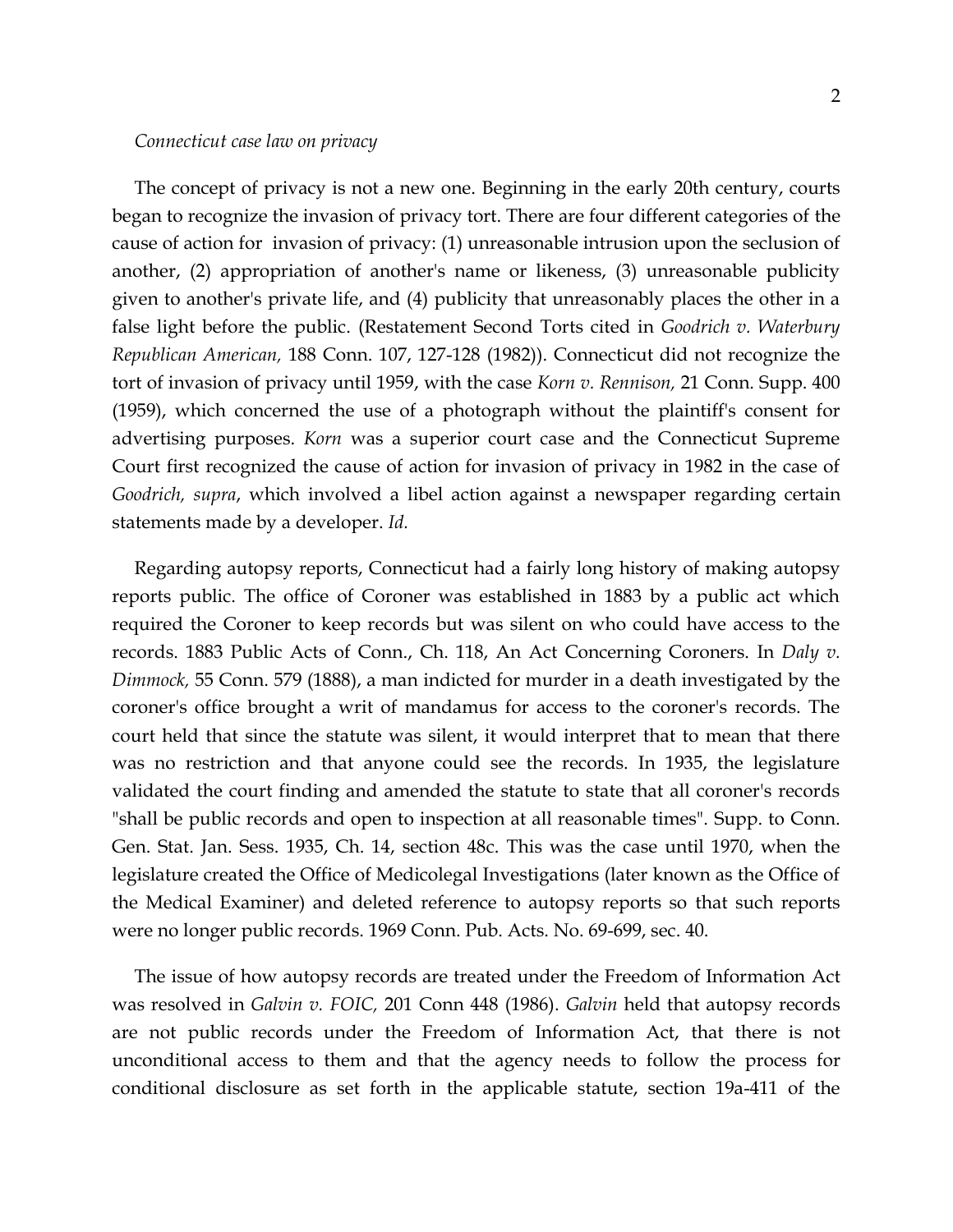Connecticut General Statutes.

The legislature might reasonably have considered the information contained in autopsy reports to be sufficiently sensitive to warrant the imposition of disclosure restrictions not applicable to other records of public agencies. We note, for example, that autopsy reports could contain information which, if disclosed, might cause embarrassment and unwanted public attention to the relatives of the deceased. *Id*. at 461.

The court in its decision referenced the exception for personnel or medical files and similar files, the disclosure of which would constitute an invasion of personal privacy and stated that neither section 1-210 or any other provision of the FOIA:

...provides a mechanism whereby a deceased person's family may invoke a right to privacy before the Freedom of Information Commission. In cases such as the one before us, the family members of the deceased have no standing to receive notice of an FOIC hearing let alone to object or otherwise be heard at the hearing. Their interests must be represented by the official body seeking to oppose disclosure...whose standing to invoke their claims of privacy is questionable... *Id.* at 461-62.

In another case, the Connecticut Supreme Court recognized the interplay between the Connecticut Freedom of Information Act and privacy law. The court looked to tort law for guidance on its interpretation of a different exemption under the Connecticut Freedom of Information of Act. *Perkins v. FOIC* concerned the sick leave records of a board of education employee, and required the court to analyze the FOIA exemption for "personnel or medical files and similar files the disclosure of which would constitute an invasion of personal privacy". *Perkins,* 228 Conn 158 (1993). The standard that the court used to determine whether information should be disclosed was explicitly not a balancing test. The court analyzed what the term "invasion of personal privacy" meant and made an analogy to the tort of invasion of privacy and looked to the Restatement Second Torts for guidance. The court adopted the Restatement's standard: "the invasion of personal privacy exception...precludes disclosure, therefore, only when the information sought by a request does not pertain to legitimate matters of public concern and is highly offensive to a reasonable person." *Id*. at 175. In order for a record to be shielded from disclosure, both prongs would need to be met. *Id*.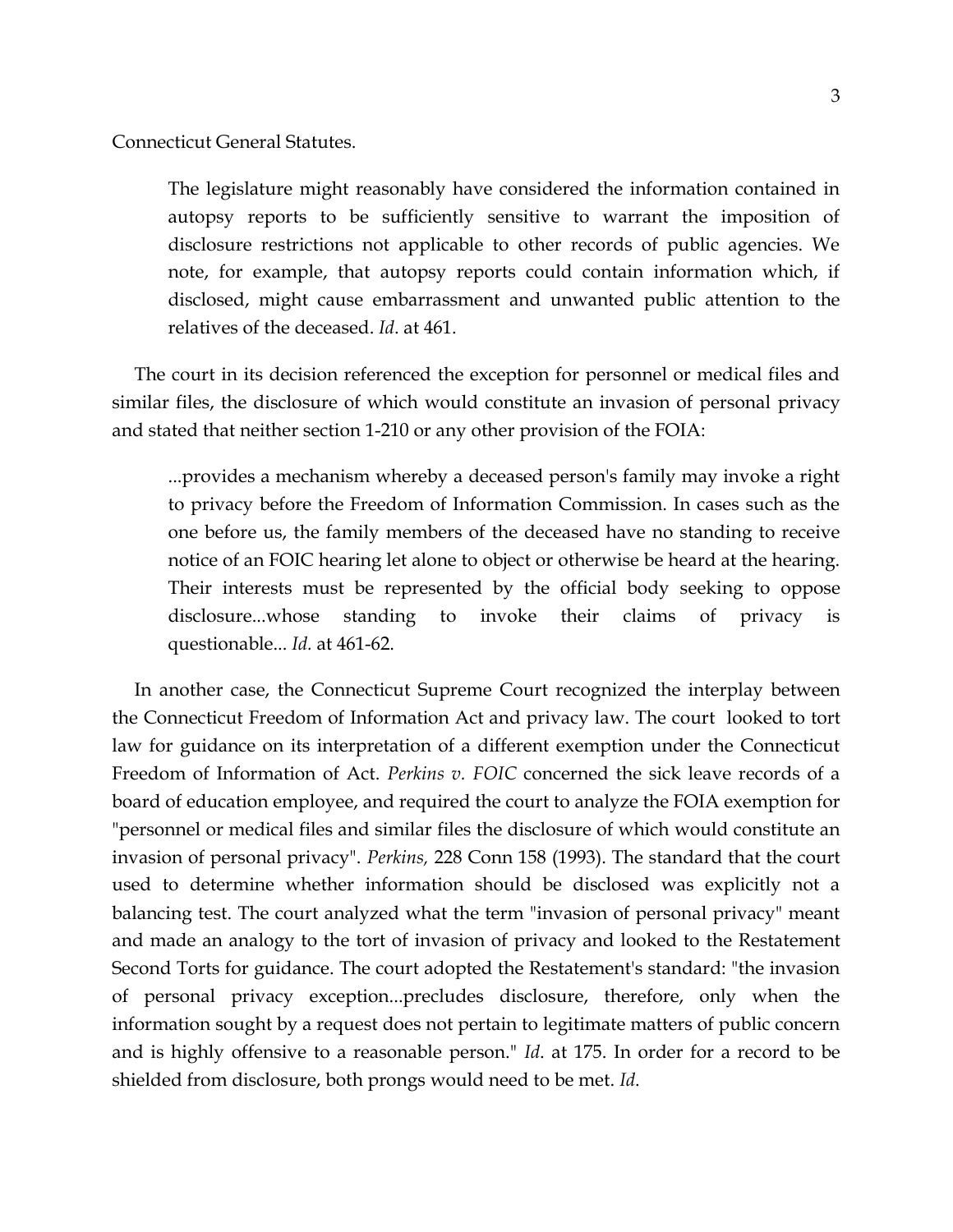Connecticut has yet to recognize survivor privacy, otherwise known as relational privacy, where the person whose privacy was infringed has died, and the surviving relatives bring suit on behalf of the deceased. However, a few jurisdictions have found that surviving relatives have a privacy interest of their own to protect, apart from the deceased's.

# *Common law invasion of privacy actions upheld in other jurisdictions*

In *Reid et al. v. Pierce County,* 136 Wn 2d 195 (1998, Washington), a consolidated case where, among other things, employees of medical examiner's office would take autopsy photographs home, make scrapbooks of them and show them at cocktail parties, the court recognized a common law of invasion of privacy action in Washington.

We fail to see how autopsy photographs of the Plaintiffs' deceased relatives do not constitute intimate details of the Plaintiffs' lives or are not facts Plaintiffs do not wish exposed "before the public gaze". *Id*. at 210.

and the court held :

 We hold the immediate relatives of a decedent have a protectable privacy interest in the autopsy records of the decedent. That protectable privacy interest is grounded in maintaining the dignity of the deceased. *Id.* at 212.

In a California case, *Catsouras v. Cal. Highway Patrol,* 181 Cal. App. 4th 856 (2010), employees of the California highway patrol sent pictures of an 18-year old woman decapitated in a car accident to their friends for Halloween. The pictures were widely disseminated, posted on over 2,500 Internet websites and the family of the deceased teenager received multiple e-mails with the pictures attached. The family sued based on the public disclosure of private facts category of the invasion of privacy tort which consists of (1) public disclosure, (2) of a private fact (3) which would be offensive and objectionable to the reasonable person and (4) which is not of legitimate public concern. *Id.* at 868. The court found that there was no legitimate law enforcement purpose for the dissemination, that it was just gossip and did not concern public interest or freedom of press. *Id.* at 874. The court discussed various precedents for finding personal privacy right and cites *Favish, infra,* for the principle that family members have a privacy right in death images. *Id*. at 872-73. The court held that the family members had sufficient interest in the accident scene photographs to maintain the invasion of privacy action. *Id*.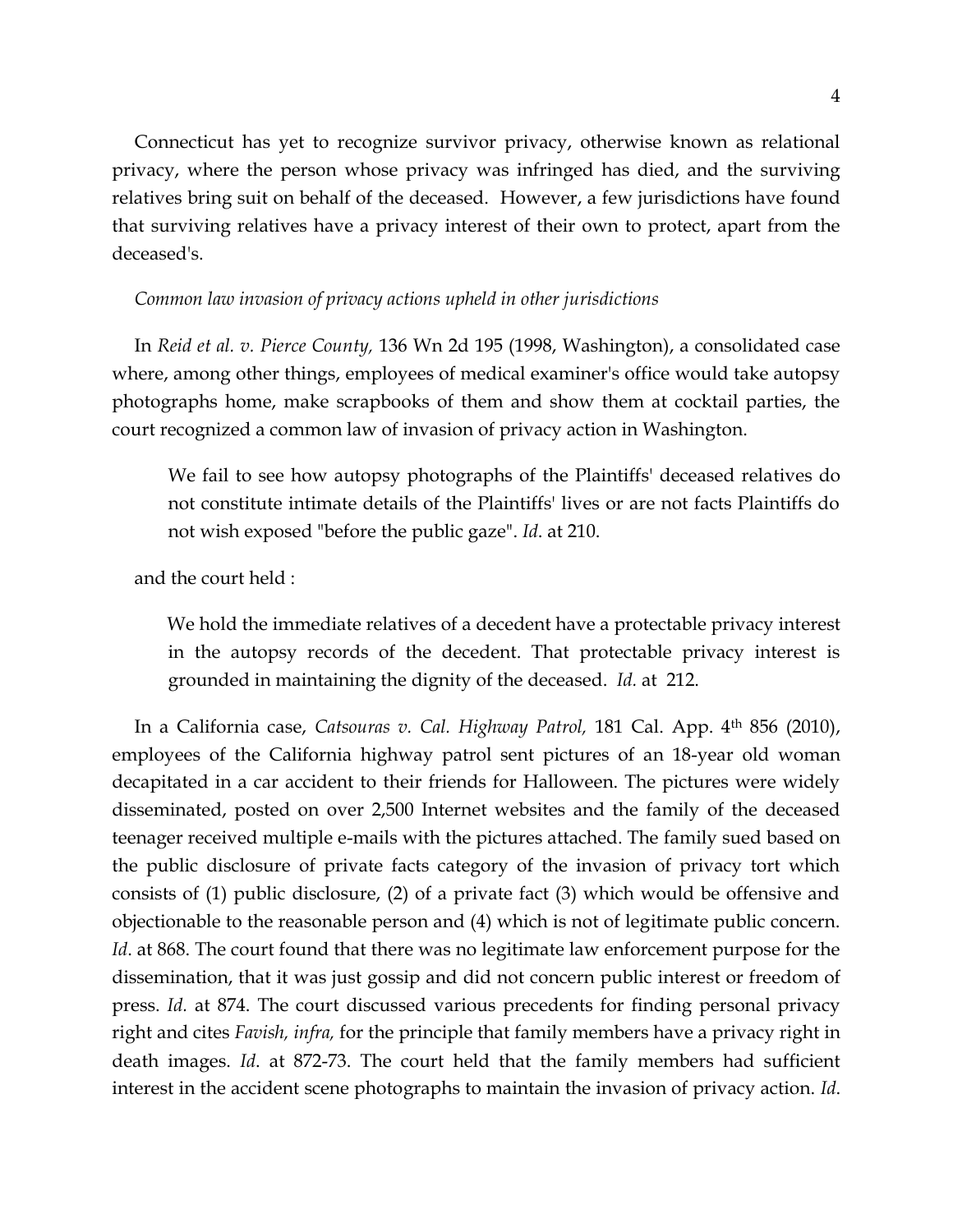at 874. The court also found that e-mailing the photographs with the intention of causing distress to the decedent's family members would support a claim for the tort of intentional infliction of emotional distress but that the California Highway Patrol would be immune from liability because of the 11<sup>th</sup> amendment to the U.S. Constitution and the doctrine of sovereign immunity. *Id*. at 892.

# *Newsworthiness*

A common element in the cases where courts have decided that information is not protected on invasion of privacy grounds is newsworthiness. In *Bremmer v. Journal Tribune Pub. Co*., 76 N.W.2d 762 (1956) (Iowa), the decomposing and mutilated body of an 8-year old boy who had been missing for a month was found and the newspaper ran a photograph showing the place where the boy was found and the body could be seen in the picture. The boy's parents sued for the tort of invasion of privacy and the court held that the discovery of the body of a local missing boy was newsworthy and thus could not be the violation of anyone's right to privacy. The court felt that since the body was clothed and no organs or private parts were shown, there was no violation of a right to privacy. *Id*. at 766. Quoting another decision which it found apropos the court said:

The plaintiff says the picture is simply sensational, which it also is, but the courts are not concerned with the canons of good taste, and pictures which startle, shock, and even horrify may be freely published, provided they are not libelous or indecent, if the subject of the picture consents or if the occasion is such that his right of privacy does not protect him from the publication. The right is, of course, variable and in some cases it may dwindle almost to the vanishing point, as where an individual, perhaps involuntarily, becomes involved in some newsworthy event or some situation in which the public has a legitimate interest. *Id*. at 768.

The court was not overly sympathetic to the parents' plight, simply stating:

There are many instances of brief and human suffering which the law cannot redress. The present case is one of those instances. Through no fault of the petitioner or her deceased child, they became the objects of widespread public interest. *Id*. at 766.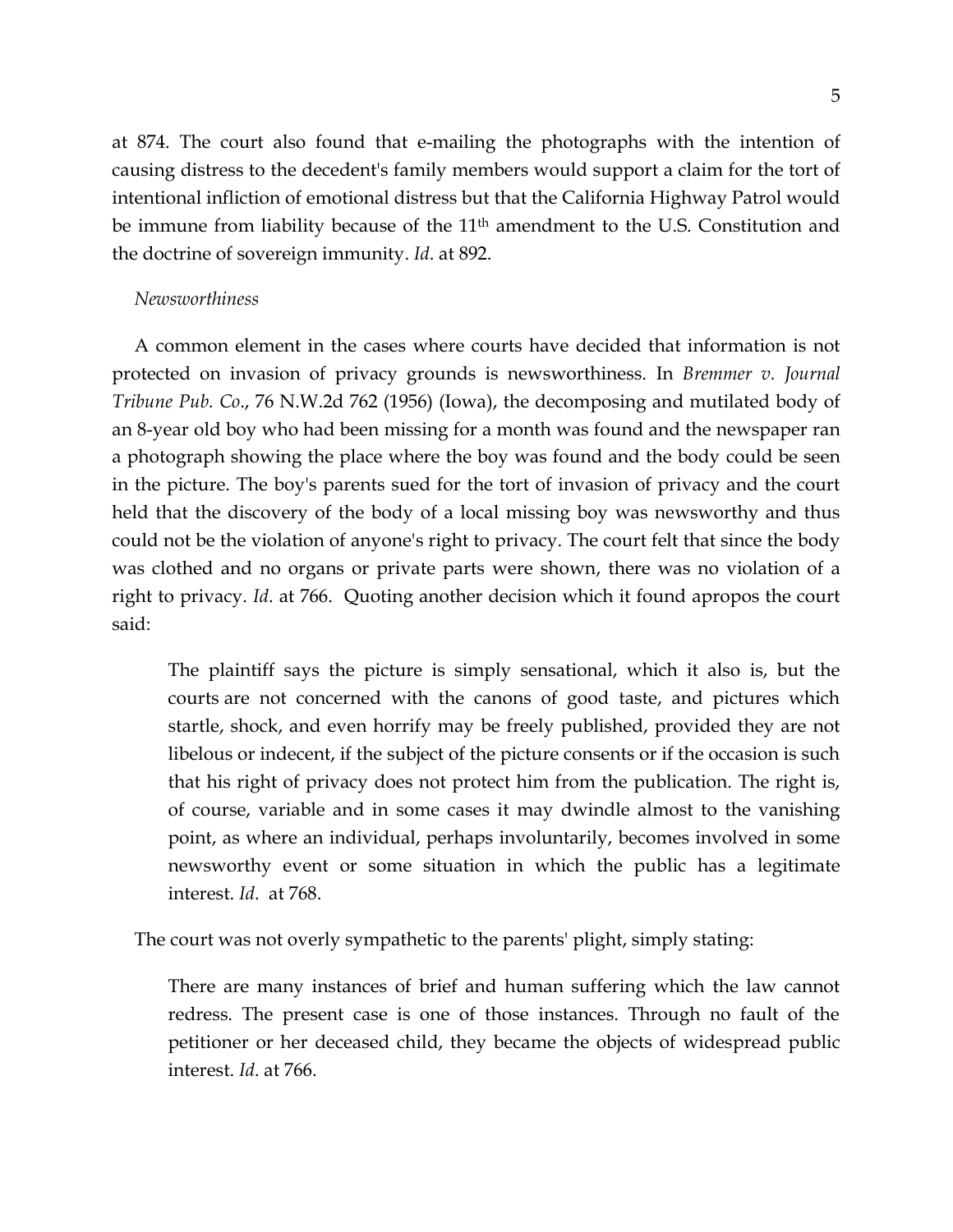*Bremmer* represents an older case, of course pre-*Favish*, but there have been other more recent cases that have followed this line of reasoning. A post-Favish case where a court did not find an invasion of privacy cause of action is *Showler v. Harper's Magazine Foundation,* 222 Fed. Appx. 755 (2007, 10th Cir. U.S. Ct. App., Okla.). In *Showler* a newspaper reporter took a photograph of a deceased serviceman's body lying in an open casket at his funeral, which about 1200 people attended. The photograph was not authorized by the family. The court found that "The fact that the photograph was of a deceased's body is not, standing alone, outrageous, even if it was unauthorized." *Id*. at 761. The father of the deceased had said that the body looked fine and it was seen by 1200 people. The court distinguished *Favish, infra,* as follows*:*

Favish is inapplicable to this analysis because it relies on a statutory privacy right under the FOIA, not a cause of action for invasion of privacy. In fact, the Supreme Court observed in Favish that "the statutory privacy right protected by Exemption 7(C) goes beyond the common law and the Constitution" *Id.*

The court also distinguished Favish by saying:

Indeed, all of the cases cited by the Court in support of its acknowledgement that the common law has recognized a family's right to control the death images of the deceased, involve death images that are gruesome and none involve images displayed at a public funeral. *Id.* at 762.

The court quoted *U.S. Dep't of Justice v. Reporters Comm. for Freedom of the Press,* 489 U.S. 749 (1989), as authority for the proposition that the meaning of privacy under FOIA is different than the questions of whether there is a claim of action for invasion of privacy or whether there is a constitutional privacy interest. *Showler, supra* at 762.

Therefore, under this rationale, perhaps the most pertinent cases to this discussion are cases that involve challenges under state or the federal Freedom of Information Acts.

## *Freedom of Information Act related case law*

A well-known case often cited for the proposition that the public interest outweighs family members' desire to shield death image photos is *McCambridge v. City of Little Rock,* 298 Ark. 219, 766 S.W.2d 909 (1989)**.** *McCambridge* was a murder-suicide case where a stockbroker killed his wife and two daughters and then himself. Mercedes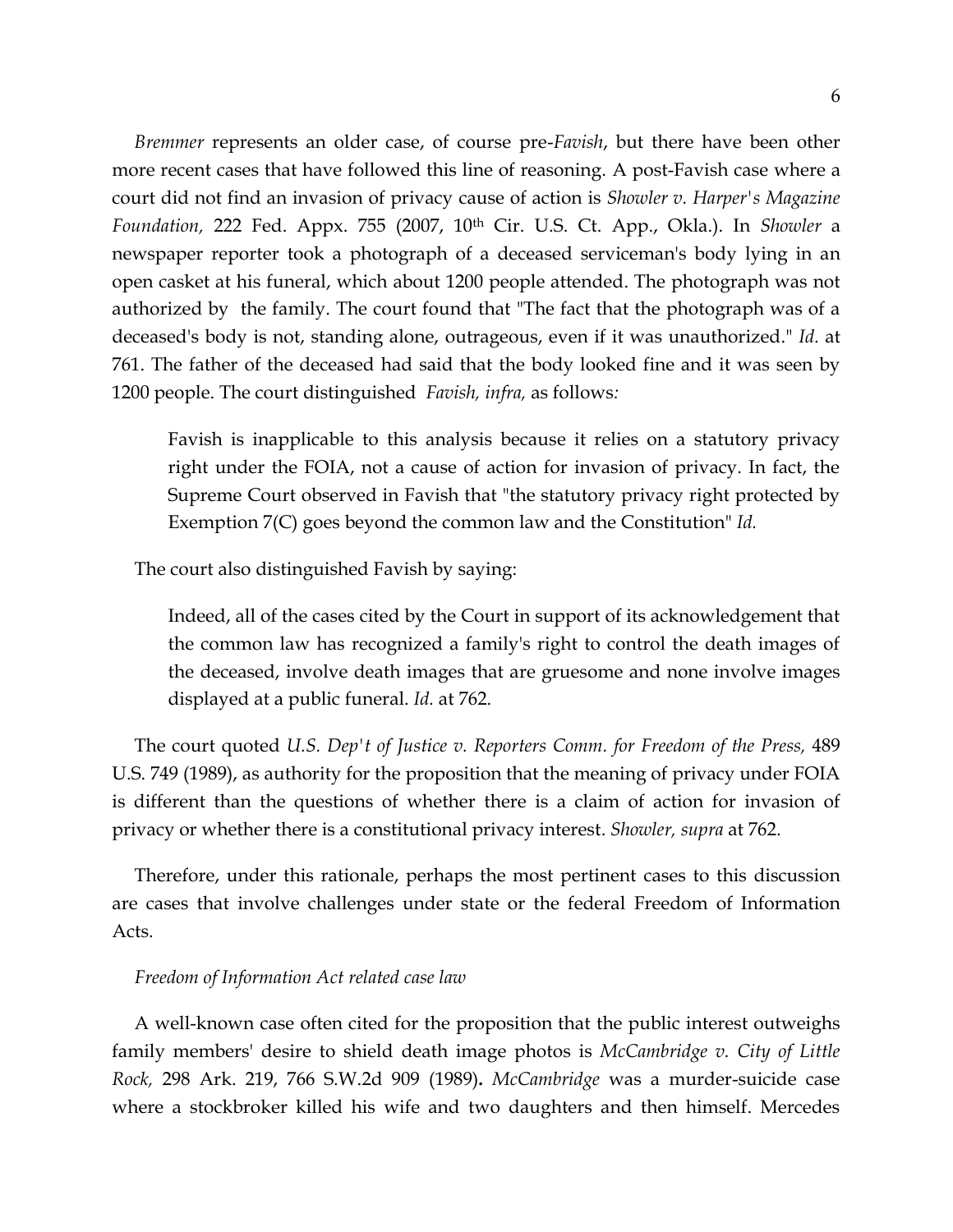McCambridge was an Academy award-winning actress and the mother of the stockbroker. She sued to block disclosure of the photographs of the bodies as well as some letters and a diary. She argued the photographs were personal and that it would violate her constitutionally protected right to privacy to release them. The court found that the records did involve personal matters, but found the governmental interest in disclosure outweighed her privacy interest in nondisclosure.

The court recognized that the photographs were "horrible and sickening, as are all such multiple murder photographs" and that the appellant would be "naturally sensitive" to the photographs but balanced "the government's strong interests in depicting how the multiple murders occurred, why the police consider the case closed as a triple murder-suicide matter, and why no further action should be taken. This is a highly valued governmental interest", which the court felt outweighed the appellant's interest in shielding the photographs from public view. *Id*. at 231.

At times the courts will attempt to find a compromise between full disclosure and denying the public access to documents. In an unreported case regarding the killing of college students in Gainesville, Florida, *State of Florida v. Rolling,* 1994 WL 722891 (1994), the records at issue were photographs and a video of multiple murder victims at the murder scenes and in the autopsy room, showing the naked and mutilated bodies of victims, some of which were used in the trial of the accused. The court found the records to be public records created as part of an investigation. *Id*. at 2. The court discussed whether a survivor privacy right existed and looked at case law in which a few courts recognized a derivative right of privacy. *Id.* at 3-4. The court found that the relatives did have a privacy right in trying to avoid the trauma, sorrow and humiliation of the public display of intimate and possibly embarrassing photographs of their children, but that the photographs also had some value to the public because they could help to evaluate how public law officials carried out their duties:

Photographs are less subjective than are written descriptions of crime scenes and disclosure of the photographs might permit the public to evaluate the impact of the photographs on the jurors and to evaluate the adequacy of the crime reports themselves. *Id*. at 5-6.

The court's remedy was to allow the public and the media to examine the photographs, but not to be allowed to remove or copy them so that the relatives would be spared seeing them. The court also stated that the public or media could later move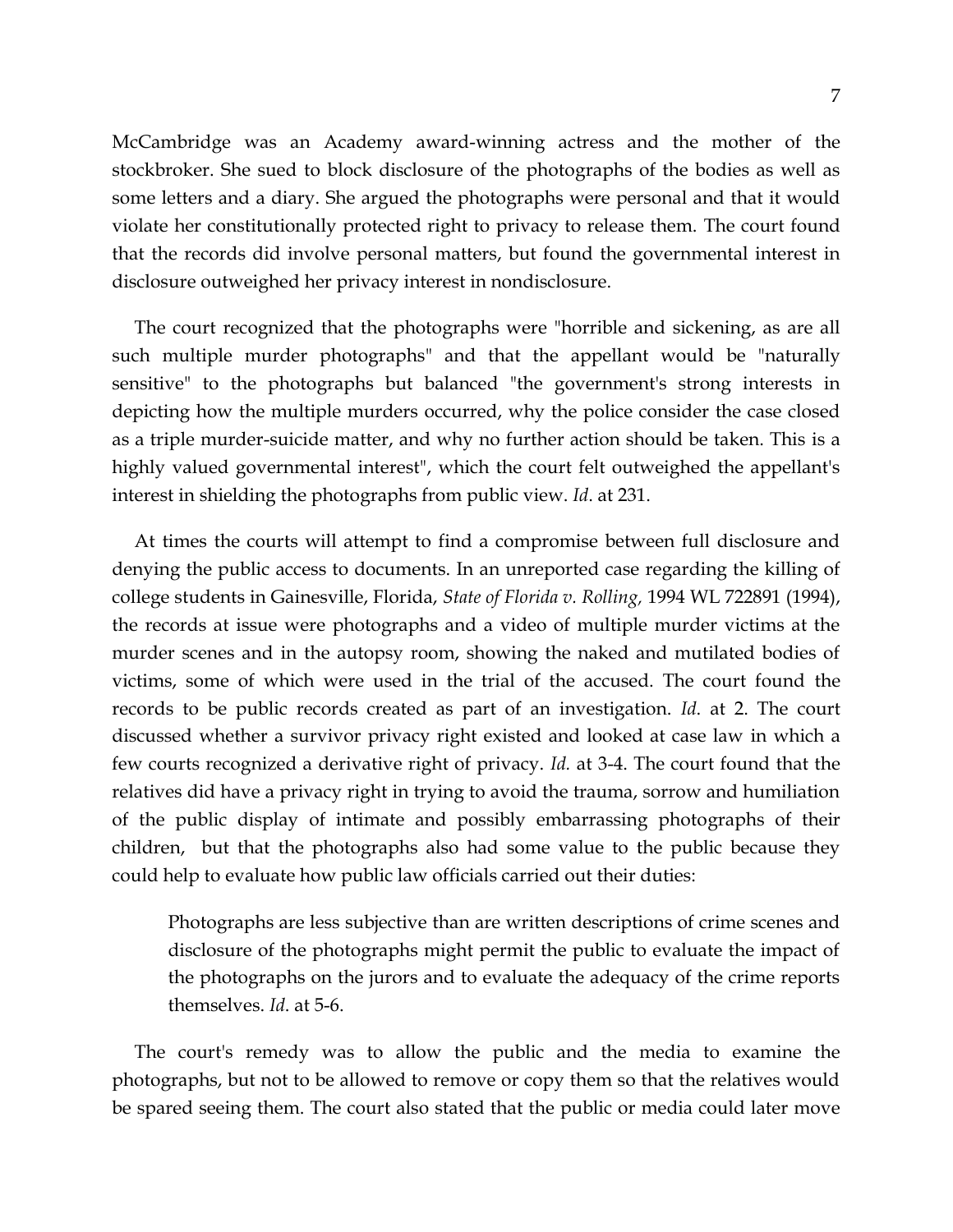for full disclosure if such limited disclosure was not enough to enable them to evaluate governmental accountability. *Id*. at 6.

## *Case law involving highly publicized tragic events*

Other jurisdictions have found that certain tragic events that are the subject of widespread news coverage deserve more protection on privacy grounds because the disclosure of the information will result in the family being confronted with a bombardment of images or recordings of their loved ones.

#### *Columbine*

*Bodelson v. Denver Publishing Co.,* 5 P.3d 373 (2000), concerned a request for the autopsy reports of the victims and perpetrators of the Columbine high school shooting which reports fell within the substantial interest to the public interest exception to the Colorado Freedom of Information Act. The court found that the release of the autopsies would "provide graphic detail concerning the nature of the injuries and that the mechanics of death would clearly be 'very hurtful and harmful for the families of these deceased persons'" and "to the public at large." *Id*. at 378. The court also found that the newspaper did not have adequate support for its claim of what would be gained from the release of the autopsies since there would probably be no homicide prosecution and there was no suggestion of investigating the actions of public officials. *Id*. at 378. The court was also heavily persuaded by the fact that the petition was presented only 5 weeks after the incident and that this case was not a permanent bar to disclosure. *Id*. at 378.

## *September 11th*

Another case, which involved the Sept 11th attack on the World Trade Center, was *N.Y. Times Co., v. City of N.Y. Fire Dept.,* 829 N.E.2d 266 (2005). The newspaper requested disclosure of audio tapes and transcripts of 911 calls, including dispatch calls and interviews with firefighters under the New York Freedom of Information law. Similar to Connecticut, New York has a privacy exception for records that "would constitute an unwarranted invasion of personal privacy...". Public Officers Law sec. 87(2). The court rejected the argument that the privacy exception does not protect the dead; it found that surviving relatives have an interest in keeping private the affairs of the dead. *Id*. at 269. "The desire to preserve the dignity of human existence even when life has passed is the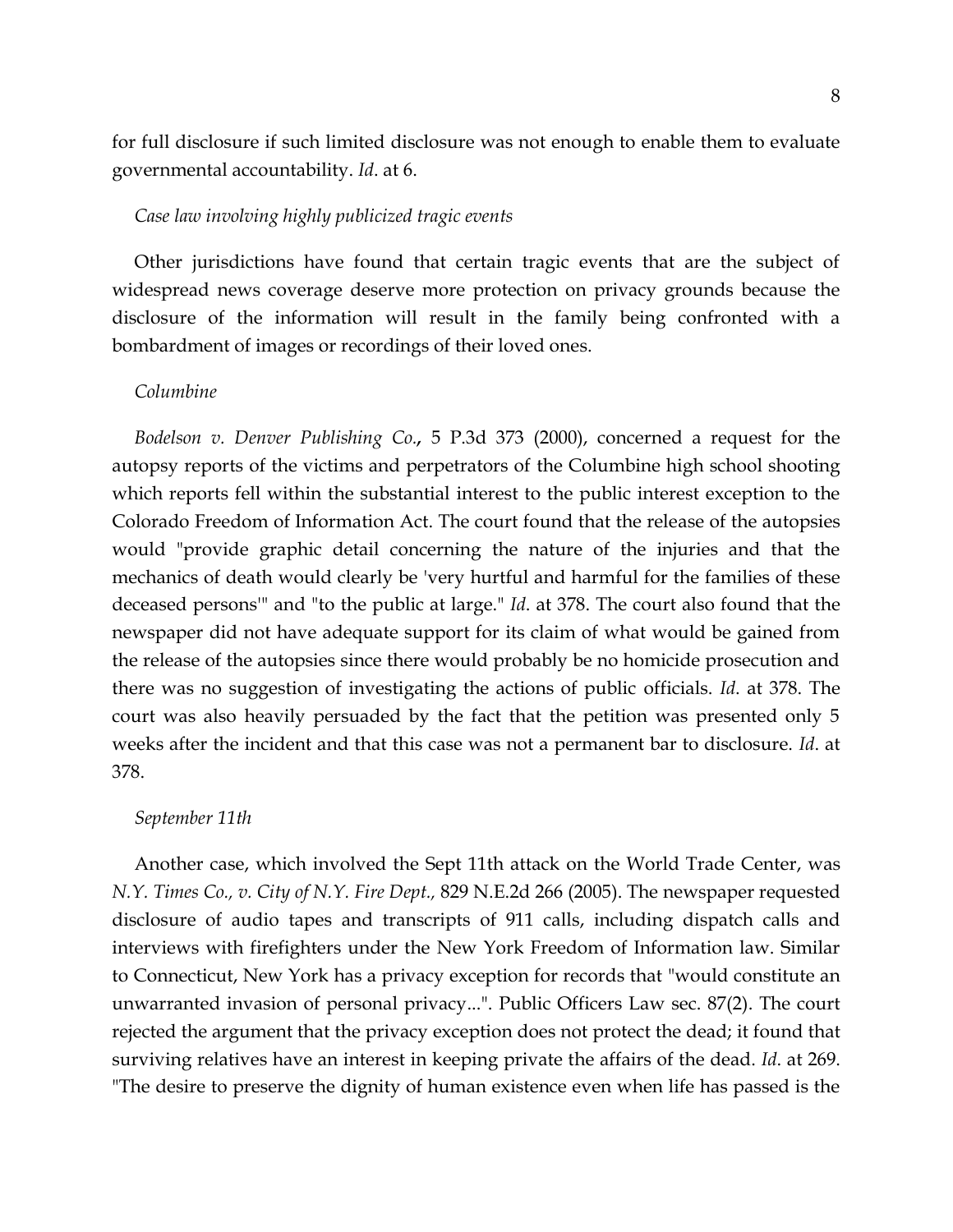sort of interest to which legal protection is given under the name of privacy. We thus hold that surviving relatives have an interest protected by FOIL in keeping private the affairs of the dead." *Id*. Regarding the 911 calls, the court distinguished these 911 calls from other 911 calls by saying :

(1) Many 911 callers are not in as desperate straits as those who called on September 11th.

(2) These calls are part of an event that "has received and will continue to receive enormous-perhaps literally unequaled-public attention... Thus it is highly likely in this case-more than in almost any other imaginable-that if the tapes and transcripts are made public, they will be replayed and republished endlessly, and that in some cases they will be exploited by media seeking to deliver sensational fare to their audience." *Id*. at 270.

The court agreed that there is a legitimate public interest in the 911 calls but that the family's privacy interest outweighed it, so that except in the case where the family expressed a desire to release the 911 calls, the department did not have to disclose the calls. *Id*. Regarding the dispatch calls which are considered intra agency materials, the New York FOI law prevents disclosure unless they are statistical or factual tabulations or instructions to staff that affect the public. The court ordered the disclosure of the dispatch calls, but with the redaction of any nonfactual material such as opinions and recommendations of the firefighters. *Id.* at 271.

# *Rhode Island nightclub fire*

A third case involved the nightclub fire in Rhode Island that killed 100 people, *Providence Journal Co. v. Town of West Warwick,* (unreported) 2004 WL 1770102. The newspaper requested records consisting of various 911 and dispatch calls. The court stated that while the calls are public records, it cited *Favish, infra,* as authority for the proposition that the communications should be shielded to avoid a highly intrusive interference with the victims' or family members' privacy entitlement:

To allow access to victim/family calls would be at variance with the purpose of APRA which recognizes the desirability of preserving individual dignity. This Court cannot conceive a greater affront to such dignity than permitting others to listen to the anguish that is embodied in such communications. *Id*. at 3. (APRA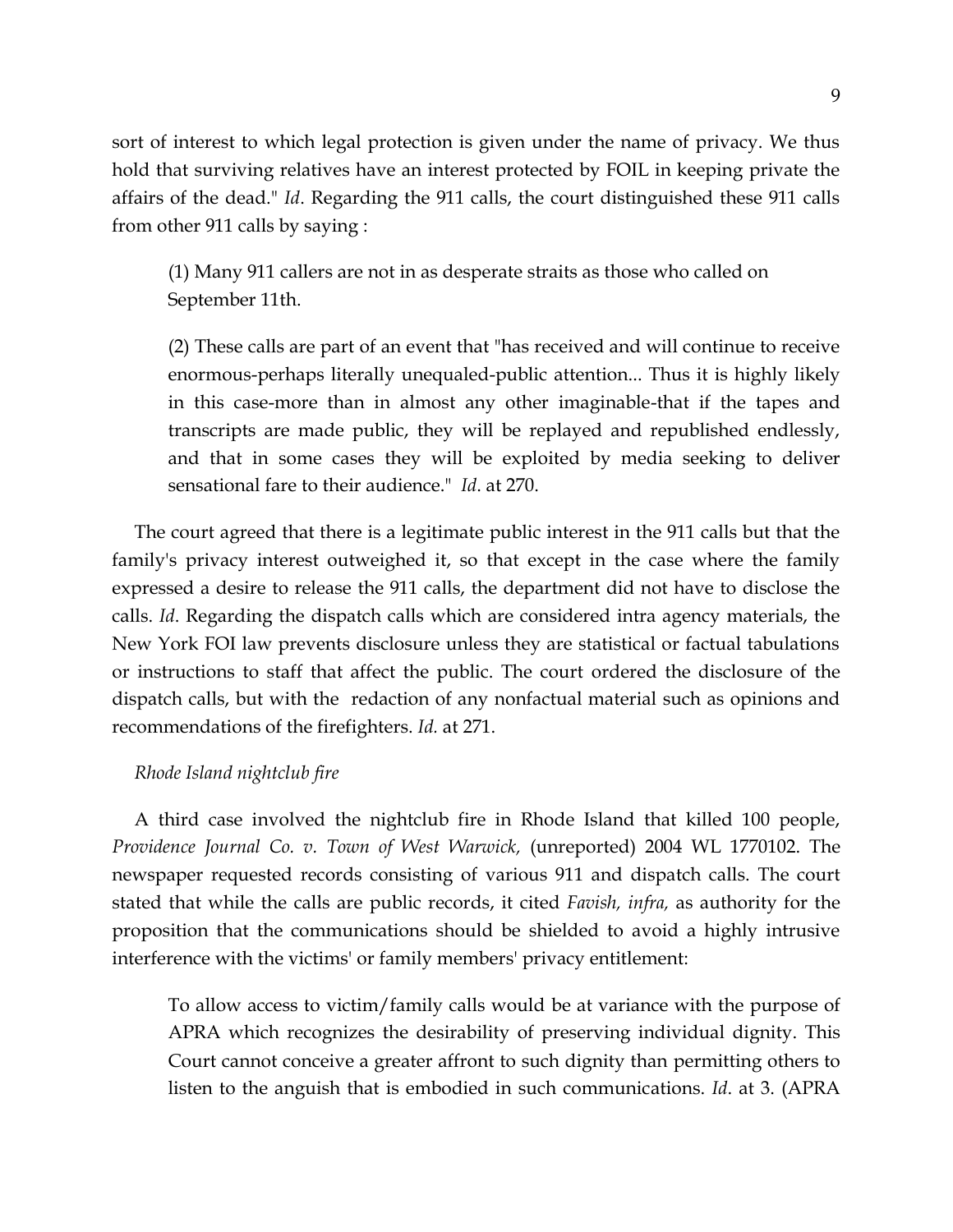### is Rhode Island's FOI act.)

## *Federal case law*

Connecticut courts have consistently found that it is appropriate for Connecticut to look to the federal Freedom of Information Act (FOIA) for guidance, because in many cases the purposes of the federal and Connecticut's law are virtually identical. *See Woodstock Academy v. FOIC,* 181 Conn. 544 (1980). The term "unwarranted invasion of personal privacy" is not a new one, but is used in FOIA as a basis for exempting certain records from disclosure. Exemption 6 of FOIA exempts "personnel and medical files and similar files the disclosure which would constitute a clearly unwarranted invasion of personal privacy" and Exemption 7(C) under the federal act exempts "records or information compiled for law enforcement purposes, but only to the extent that the production of such law enforcement records or information...could reasonably be expected to constitute an unwarranted invasion of personal privacy." 5 U.S.C. sec. 552(b)(6) and (b)(7)(C).

## *Pre-Favish*

In *Katz v. National Archives & Records Administration,* 862 F.Supp. 476 (1994), an author wanted access to the autopsy photographs and x-rays of President Kennedy held in the national archives. The court found that the records were not subject to the FOIA because they were a gift and exempted under the Assassination Records Collection Act of 1992 and that even if they did come under FOIA, they would fall under Exemption 6 for invasion of privacy. *Id.* at 482-83. The x-rays were not graphic but showed the results of a high-powered rifle shot to the head. *Id.* at 483. Some of the photographs had already been previously published, but there was testimony that claimed that the unreleased ones were more shocking and lurid. *Id.* at 485. The court held that "the Kennedy family has been traumatized by the prior publication of unauthorized records and that further release of the autopsy materials will cause additional anguish" and that "allowing access to the autopsy photographs would constitute a clearly unwarranted invasion of the Kennedy family's privacy." *Id.* at 485-86.

In *New York Times Company v. National Aeronautics and Space Administration,* 782 F. Supp. 628 (1991), The New York Times sued for access to the voice communications tape-recorded on the Challenger space shuttle prior to the explosion. The tape concerned only technical information, but the court found that it was not what they said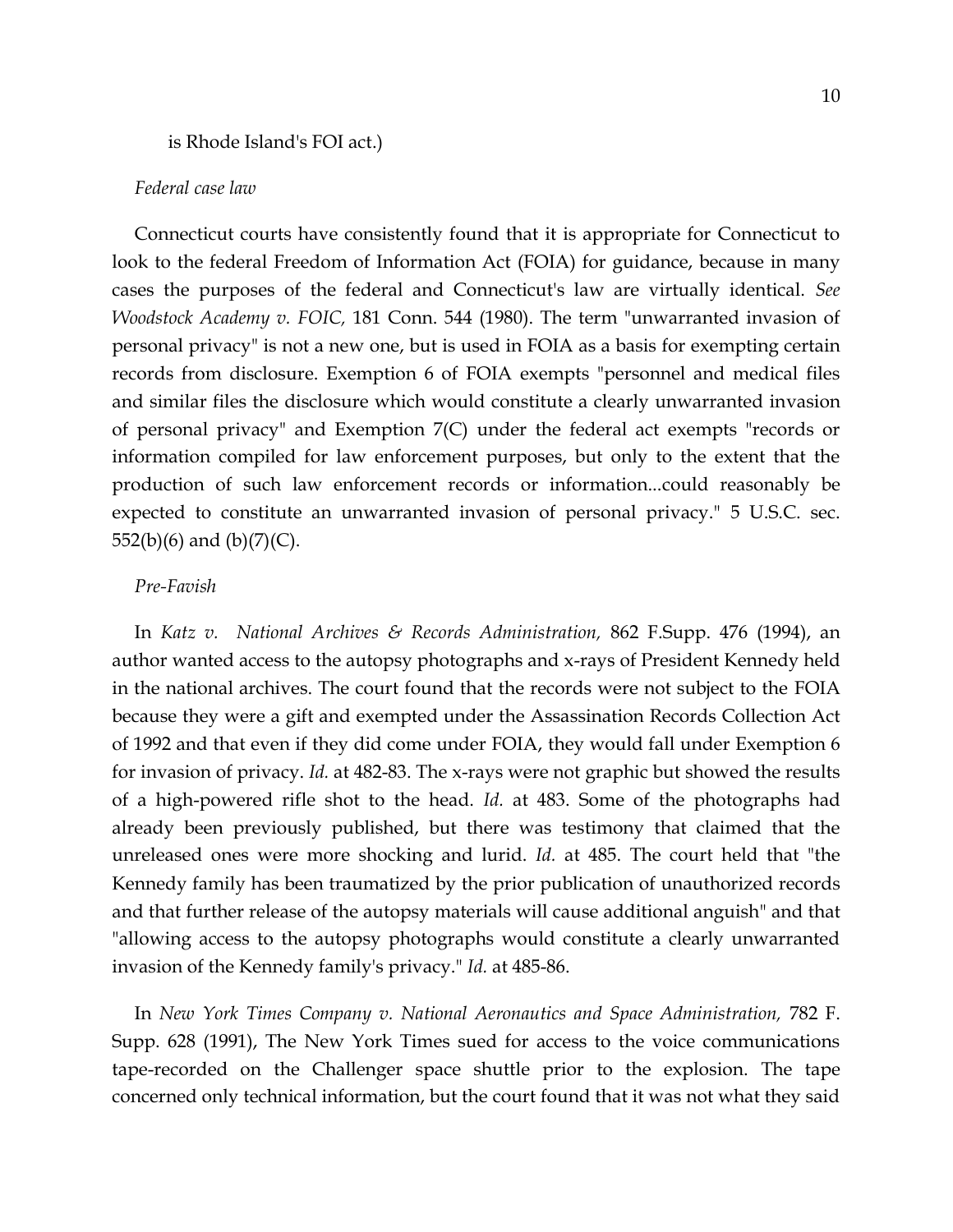but the actual voices on the tape that constitute "intimate detail." *Id.* at 631. "Exposure to the voice of a beloved family member immediately prior to that family member's death is what would cause the Challenger families pain." *Id.* The court held that the family members of the astronauts had a substantial privacy interest because "[t]hey may be subjected not just to a barrage of mailings and personal solicitations, but also to a panoply of telephone calls from media groups as well as a disruption of their peace of mind every time a portion of the tape is played within their hearing." *Id.* The court agreed that the public had an interest in learning about NASA's conduct before, during, and after the Challenger disaster, but that the tape would not really serve that interest and that NASA had already provided a transcript of the tape that would serve that purpose. *Id.* at 633.

## *Favish*

*National Archives and Records Administration v. Favish,* 541 U.S. 157 (2004), is the seminal federal case that "gave the green light to judges across the country to recognize family members' privacy rights over the images of their dead loved ones beyond the narrow confines of FOIA access disputes." Clay Calvert, *The Privacy of Death: An Emergent Jurisprudence and Legal Rebuke to Media Exploitation and a Voyeuristic Culture.* 26 Loy. L.A. Ent. L. Rev. 133 (2005-2006). In *Favish,* the requester sought the disclosure of death-scene photographs of the body of the President's deputy counsel, whose death was the subject of five investigations, all of which determined the death to be a suicide. The United States Supreme Court found that the family members had a right to privacy distinct from any claim for the deceased's right to privacy: "Foster's relatives...seek to be shielded by the exemption to secure their own refuge from a sensation-seeking culture for their own peace of mind and tranquility, not for the sake of the deceased." *Id.* at 166. The Court found that Congress intended such an interpretation: "we think it proper for conclude from Congress' use of the term 'personal privacy' that it intended to permit family members to assert their own privacy rights against public intrusions long deemed impermissible under the common law and in our cultural traditions." *Id.* at 167. The Court found that the family's privacy interest outweighed the public interest in disclosure because Favish had failed to show any evidence to support his belief that the images would show that there was government misconduct. *Id.* at 174-75.

## *Post-Favish*

In *Prison Legal News v. Executive Office for U.S. Attorneys,* 628 F.3d 1243 (2011), a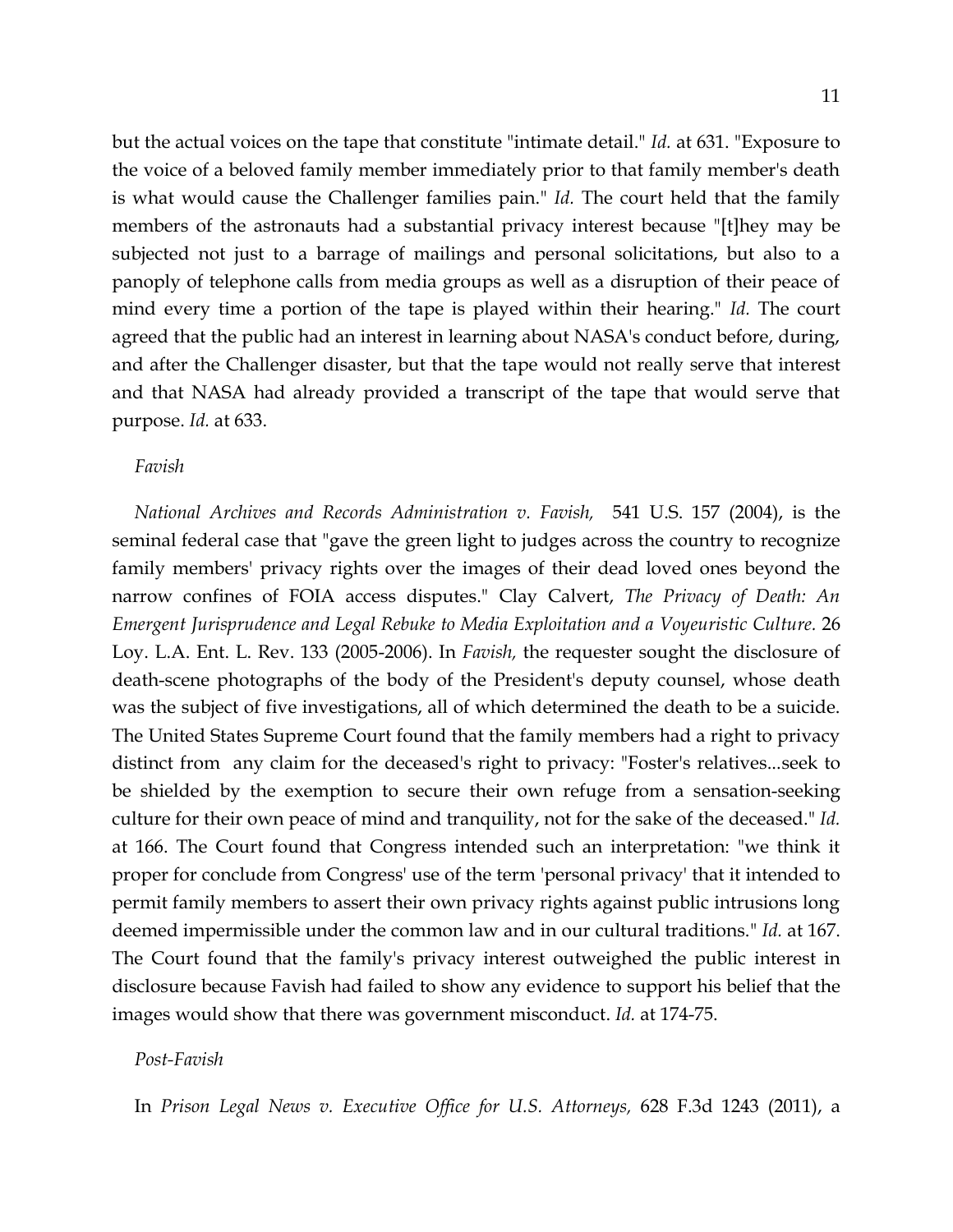publisher wanted access to the videotape depicting the aftermath of prison murder and autopsy photographs of the victim, Joey Estrella, who was killed by his cell mates, the Sablan brothers. The court analyzed the unwarranted invasion of privacy exemption to the federal law. The photographs and videotape showed injuries to Estrella's body and the court found that the privacy interest was higher than the photographs in *Favish*, *supra,* because these images involved grotesque and degrading depiction of corpse mutilation and some of the video shows the mutilation as it occurs. *Id.* at 1248. The plaintiff argued that Estrella was a prisoner and had no expectation of privacy. The court found that Estrella's expectation of privacy had nothing to do with the family's privacy interest in not having gruesome images of his body public disseminated, that their interests were independent interests, not derivative of Estrella's privacy interest and that his status as a prisoner could only affect his own privacy interests. *Id.* at 1248- 49. The plaintiff also argued that the trial where the photographs and video were shown in open court constituted a waiver by Estrella's family. The court held that the government cannot waive an individual's privacy interests under FOIA and that the failure of the family to object at the trial is not a waiver and that the only waiver would be if they took some affirmative action to place the images in the public domain. *Id.* at 1249. The court found that even though the fact that the photographs were shown in court impacted the family's expectation of privacy, the disclosure was limited and they still had a strong privacy interest. *Id*. When weighing the public interest in disclosure, the plaintiff also argued that disclosure would help the public to evaluate the Bureau of Prison's performance of its duty to protect prisoners, and to help to understand the prosecutor's decision to seek death penalty against perpetrators. *Id.* at 1250. The court disagreed, stating that the video did not show any Bureau of Prison conduct prior to Estrella's death, that the portion regarding the guards' interaction with the perpetrators had been released, and that the images already were shown at the trial and were viewed and reported on by the media so that little more would be known from release. *Id.* The court also held that the family had a privacy interest in the audio recordings of the perpetrators describing what they were doing as they mutilated his body and that the audio added little or nothing to the public knowledge about the crime and the government response. *Id.* at 1251-52.

There is one federal case that appears to go farther than any other in finding a constitutional basis for common law invasion of privacy claims. *Marsh v. County of San Diego*, 680 F.3d 1148 (2012) was a civil rights action concerning a prosecutor who photocopied the autopsy photographs of a 2-year old who died of severe head injuries